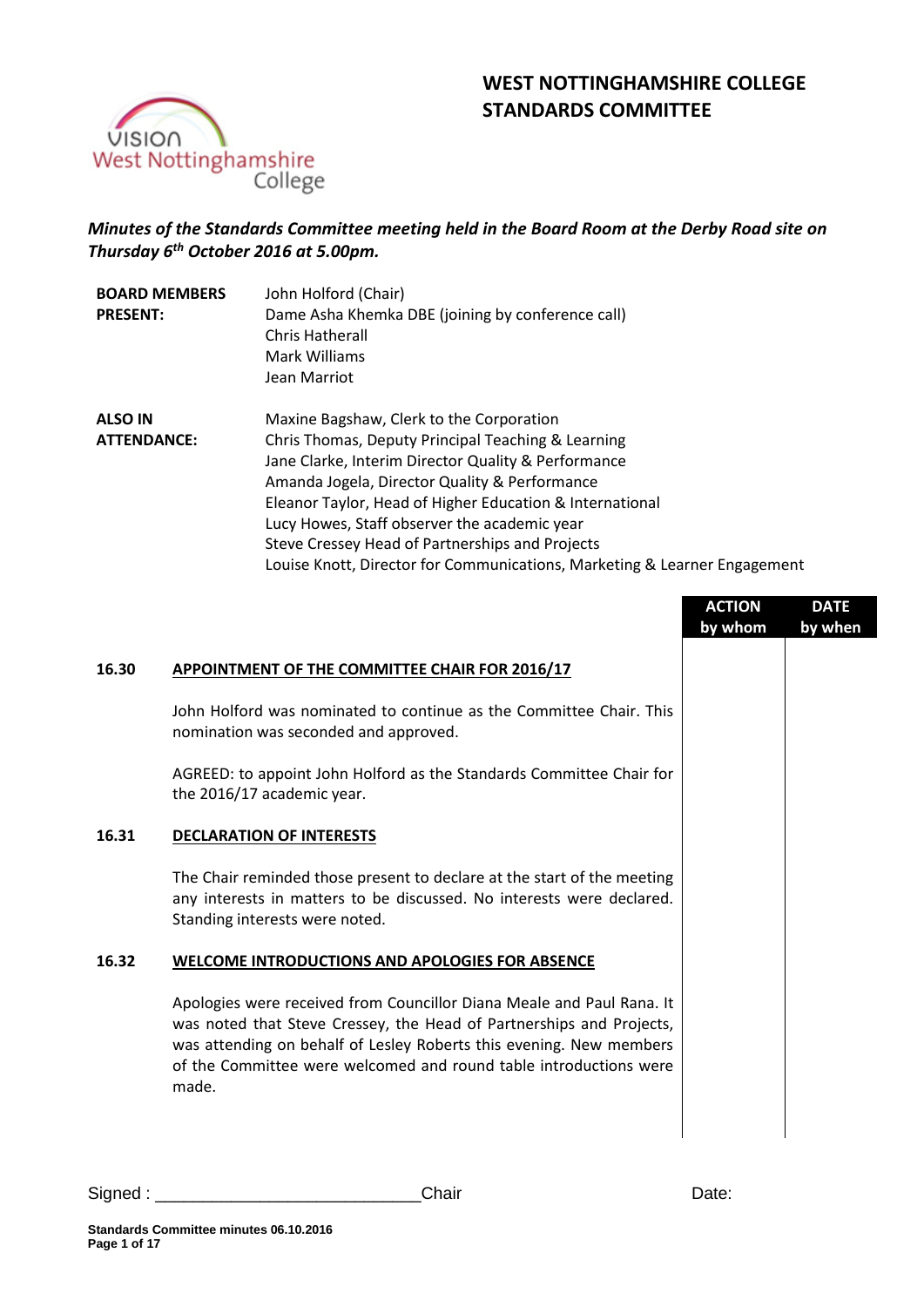#### **16.33 MINUTES OF THE MEETING HELD ON 9TH JUNE 2016**

The minutes were reviewed and it was agreed that they were an accurate record of discussions.

AGREED: to approve the content of the minutes of the meeting held on 9<sup>th</sup> June 2016.

In the absence of progress comments included in the action progress table at page 15, it was agreed to review actions requested on a page by page basis in the minutes. The following update was provided:

- Page 2, item 1 completed.
- Page 2, item  $2 -$  this is included within the safeguarding report in the pack.
- Page 2, item 3 this is included within the Deputy Principal's report included within the pack.
- Page 3, item 1 the Deputy Principal confirmed that he has had a meeting regarding the issue identified, however behaviour on the busses in particular, seems to be a remaining issue, this now relates to smoking. There seems to be ongoing low level various issues to address and this is likely to remain the case with the focus shifting as required.
- Page 4, action  $1 -$  this is on the agenda and included within papers.
- Page 4, action  $2 -$  the Deputy Principal provided assurance that all Schools are aware of this issue particularly regarding level 3 courses, and have looked to support where appropriate.
- Page 5, action  $1 -$  this information is included within the report on the agenda.
- Page 5, action  $2 -$  the Deputy Principal confirmed that data collection will be in line with government expectations and government methodology. This is collected by the MIS team.
- Page 6, action  $1 in$  terms of apprenticeship destination figures, the College is at 2% and the national position is 5%, therefore the College is slightly behind in terms of progression. It was clarified that this relates to progression from Key Stage 5.

In general discussion, the Committee questioned what the College is intending to do about this and what can be done. The Deputy Principal expressed the view that the College could use the 'job ready' structure more effectively. The Committee was reminded that Key Stage 5 are students who are leaving after one or two years and is after post 16 study.

- Page 7, action  $1 -$  the Deputy Principal confirmed that this information was provided in papers, he explained that the QIP had only recently been updated.
- Page 9, action  $1 -$  the Deputy Principal confirmed that the requested clarification was still outstanding in relation to Functional Skills Maths. He confirmed that he would email out Principal

Deputy Oct 2016

Signed : \_\_\_\_\_\_\_\_\_\_\_\_\_\_\_\_\_\_\_\_\_\_\_\_\_\_\_\_Chair Date:

**Q**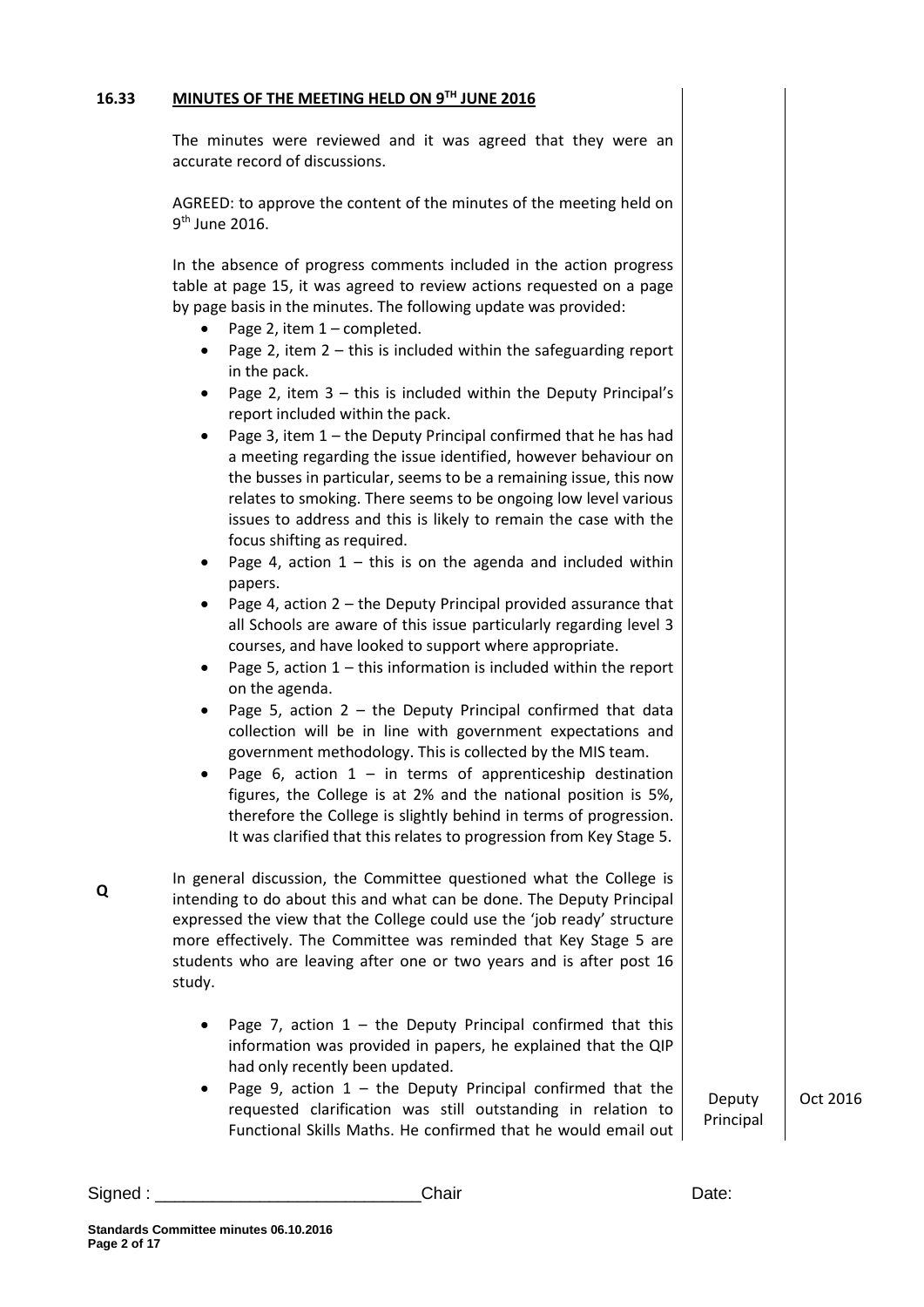the requested clarification as a matter of urgency.

- Page 9, action  $2 -$  this is included within the Higher Education update provided at agenda item 9. As a matter of accuracy it was noted that the action was for the Head of HE and not the Director of HE to complete.
- Page 10 the Committee was advised that unfortunately Paul Rana, the Head of Student Services is currently out of College on sick leave. A report has been included within the papers but he is not able to attend the meeting today and present. The Committee agreed to discuss the approach taken to the report and the requested information during discussions at agenda item 12 later in the meeting.

AGREED: to note the update provided.

### **16.34 ACTION PROGRESS TABLE**

The summary of actions required was noted.

# **16.35 EQUALITY AND DIVERSITY SCHEME 2016/17 & ANNUAL REPORT FOR 2015/16**

The Director for Communications, Marketing and Learner Engagement introduced this item and drew members' attention to page 151 which includes the annual E&D report for 2015/16 and the action plan devised for 2016/17. Members' attention was drawn to section 2.3 where the key highlights for the year were noted:

- The College has continued to promote fundamental British Values well across the College and within the partner provider network there are some exceptional examples of good practice in this regard. She confirmed that some students had created games to promote British Values which were really effective.
- The College has continued to provide resources and best practice guides for staff (a copy of the staff guide was circulated) and to the partner provider network in relation to E&D, this has included the distribution of a guide to E&D for both staff and students.
- Throughout the year the College has promoted the Stonewall 'no bystanders' pledge, this encourages individuals to challenge derogatory and discriminatory language every time it is heard. A large number of both staff and students signed the pledge throughout 2015/16 and this will continue in to 2016/17.
- The College has continued as a Stonewall Equality Champion and in January 2016 was named a Stonewall top 100 employer in recognition of the work it does to promote LGBT equality. It is the only FE College currently in the top 100 listing. Within the region there are six organisations from within the public sector who now work together and this is providing a very useful forum for discussion and collaboration. The first piece of work completed together was a LGBT role model booklet. The group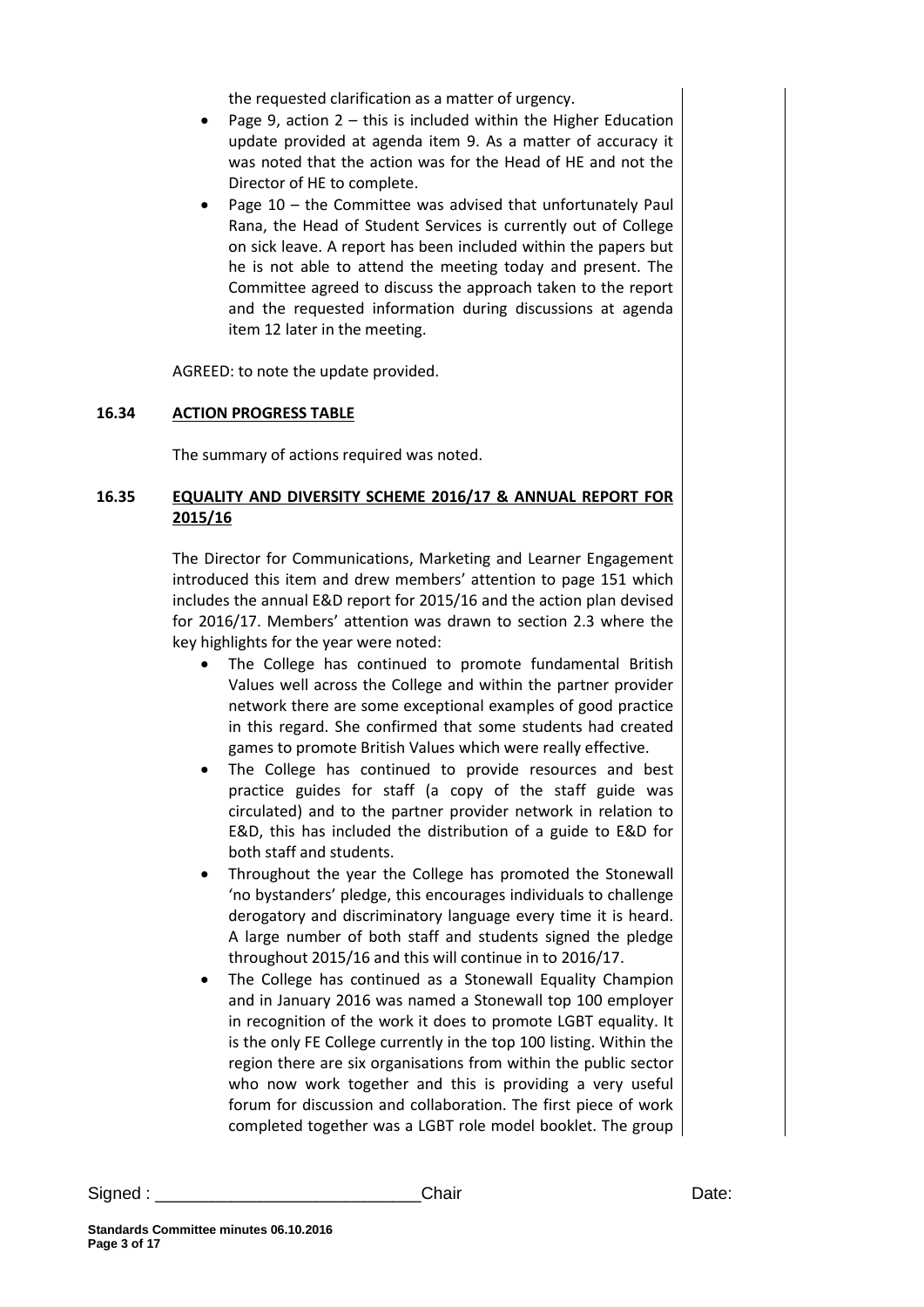is working to combine resources, for example shared training.

• The College has in some cases, closed achievement gaps that were identified as a result of the analysis of 2014/15 data.

In terms of a high level analysis of student success data key matters noted were:

- Students in receipt of free school meals significantly outperform non free school meal students at levels 1 and 3, however significantly underperform at level 2. A task and finish group has been established to look at provision for free school meal students particularly at level 2 and actions arising from this group will be added to the Equality and Diversity action plan for 2016/17. It was explained that retention rates have had an impact and improving these are a key priority for 2016/17.
- Other groups of particularly vulnerable students (looked after, criminal record and carers) underperform against nonvulnerable students – a restructuring of the team who support such students should enable the College to target support more effectively.
- Success rates for 16-18 male students is below that of female students, in part this is as a result of poorer success rates in construction and engineering where there is a predominance of male students, however further data analysis will need to be undertaken to analyse why this gap has presented itself this year and identify any subsequent actions.
- There are no discernible differences in achievement between different BAME groups, however there is a trend that underrepresented groups at the College tend to do better. There are some notable exceptions and these are being further investigated. It was explained that in 14/15 there was a gap between 'White British' and 'Other' ethnicity students which has now been closed.
- In terms of SEND students there are no significant gaps in achievement. It was confirmed that high need students are performing well, these are students who are in receipt of additional learning support.

In terms of mandatory training, the Board were advised that as at  $31<sup>st</sup>$ July, this was completed by 99.9% of staff, with 15 members of staff outstanding.

In relation to Equality and Diversity incidents, the Board were advised that in 2015/16 there were nine reported incidents for the College and zero within the partner network. This is an increase for the College on the previous year when there were four reported incidents. In part this increase can be attributed to several complaints related to the misuse of the disabled parking bays at Derby Road (five in total), whereby they are used as a pick up and drop off point. As a result, the College has created designated pick up and drop off points and is closely monitoring the situation in this year. It was explained that on occasions this does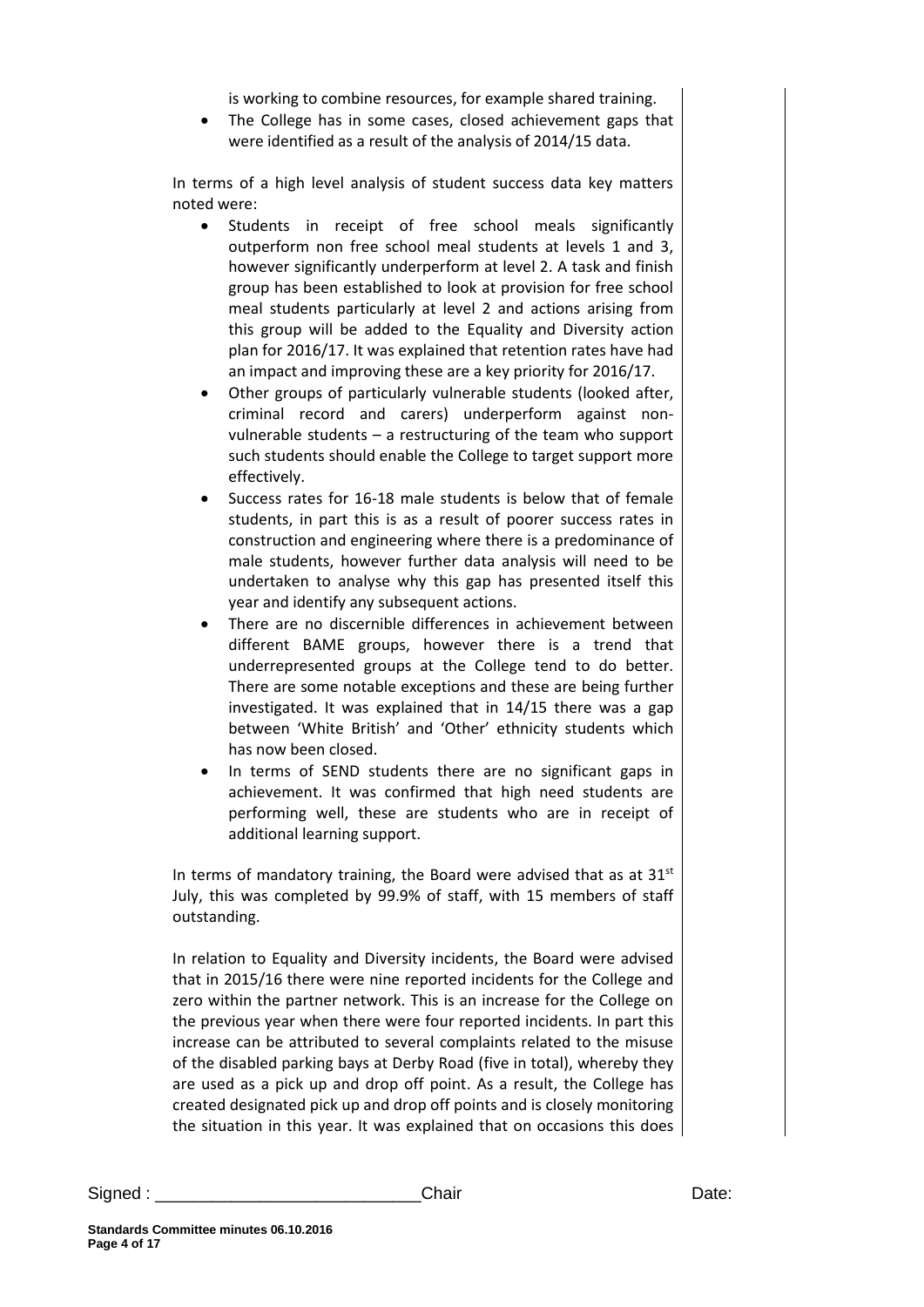|       | mean staff knocking on car windows and policing the use of the<br>disabled bays.                                                                                                                                                                                                                                                                                                                                                                                                          |           |          |
|-------|-------------------------------------------------------------------------------------------------------------------------------------------------------------------------------------------------------------------------------------------------------------------------------------------------------------------------------------------------------------------------------------------------------------------------------------------------------------------------------------------|-----------|----------|
|       | In terms of the success rate gap between male and female 16-18<br>students, it was explained that one part of the construction provision<br>has really underperformed. This includes 150 students who are<br>predominantly male. If this cohort is disaggregated from the statistics<br>then this gives a better picture of the general position.                                                                                                                                         | Dir CM&LE | Feb 2017 |
|       | It was confirmed that a report including detailed achievement gaps<br>would be provided at the first meeting in the next calendar year.                                                                                                                                                                                                                                                                                                                                                   |           |          |
| Q     | In terms of the reported incidents detailed at section 5.1, the<br>Committee questioned whether the four incidents reported in 2014/15<br>were similar or different to complaints made in 2015/16. It was<br>explained that in that year two, staff grievances were lodged which<br>were different to issues raised in 2015/16. There were two student<br>complaints regarding homophobic comments and these were issues<br>also complained of in 2015/16 albeit with different students. |           |          |
|       | AGREED:<br>a) to note the content of the 2015/16 annual report,<br>b) approve the revised action plan for 2016/17 for publication on the<br>Colleges website, and<br>c) approve the College's Equality Scheme which remains unchanged<br>from 2015.                                                                                                                                                                                                                                       |           |          |
|       | (Louise Knott left the meeting at 5.15pm)                                                                                                                                                                                                                                                                                                                                                                                                                                                 |           |          |
| 16.36 | <b>DEPUTY PRINCIPAL'S REPORT</b>                                                                                                                                                                                                                                                                                                                                                                                                                                                          |           |          |
|       | The Deputy Principal introduced his written report and confirmed that<br>the update includes a number of specific items.                                                                                                                                                                                                                                                                                                                                                                  |           |          |
|       | 1) 2014/15 QAR Success Rates for Apprenticeships                                                                                                                                                                                                                                                                                                                                                                                                                                          |           |          |
|       | He reminded the Committee that he had been unable to report on the<br>QAR rates at the previous meeting because they had been delayed<br>nationally as a result of calculation method changes. The position now<br>is that the overall College achievement rate for apprentices was 77% in<br>2014/15, this compares with a national rate of 72%. The timely<br>achievement rate for College was 67% against a national rate of 59%.                                                      |           |          |
|       | For 2015/16 the apprentice performance position for period 13 was<br>reviewed. It was explained that if the achievement rate remains at 62%<br>(worst case scenario), then this will still be ahead of the published<br>national average for 2014/15 and would represent a consolidation of<br>ongoing strong performance.                                                                                                                                                                |           |          |
|       | In relation to Work Based Learning performance, the position is                                                                                                                                                                                                                                                                                                                                                                                                                           |           |          |

Signed : \_\_\_\_\_\_\_\_\_\_\_\_\_\_\_\_\_\_\_\_\_\_\_\_\_\_\_\_Chair Date:

**Q**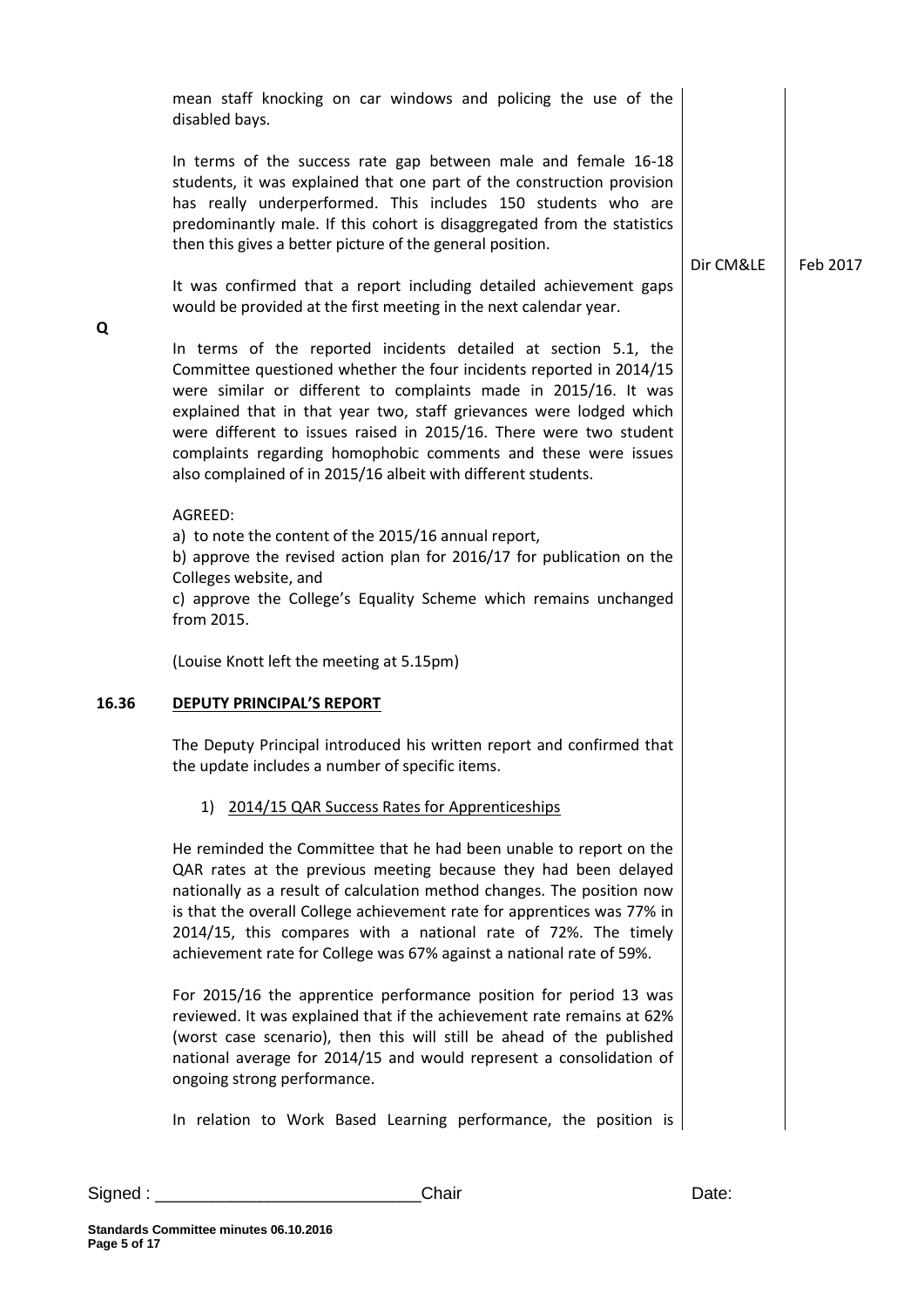| Signed: | Chair                                                                                                                                                                                                                                                                                                                                                                                                                                                                                                                                                                                                                                                                                                                                                                                                                                           | Date:               |
|---------|-------------------------------------------------------------------------------------------------------------------------------------------------------------------------------------------------------------------------------------------------------------------------------------------------------------------------------------------------------------------------------------------------------------------------------------------------------------------------------------------------------------------------------------------------------------------------------------------------------------------------------------------------------------------------------------------------------------------------------------------------------------------------------------------------------------------------------------------------|---------------------|
|         | The Committee was advised that statistics show that Maths and English<br>is poorly attended when compared to the overall position. The                                                                                                                                                                                                                                                                                                                                                                                                                                                                                                                                                                                                                                                                                                          |                     |
|         | The Deputy Principal expressed his view that 5% was a reasonable<br>variation and therefore a 95% target would be representative of the<br>highest performing Schools of Learning. His advice to the Committee<br>and the College was to set attendance target figures at 95% rather than<br>100%.                                                                                                                                                                                                                                                                                                                                                                                                                                                                                                                                              |                     |
| Q<br>Q  | be aspirational. The Committee questioned how many students have<br>actually achieved 100% attendance. The Deputy Principal advised that<br>he did not have that statistic to hand today but would provide at the<br>next meeting. He was able to confirm that no School of Learning has<br>achieved 100% with the highest figure being 91%. The Committee<br>discussed the difference between authorised and non-authorised<br>absence. Legitimate authorised absence relates to a few niche areas<br>including illness, job interview, bereavement and university visits. All<br>agreed that 100% as a target was aspirational but did query whether it<br>was realistic. They questioned and discussed where the risk lies in terms<br>of targets being set too high or the College perceived to not be setting<br>high enough expectations. | Deputy<br>Principal |
|         | Members debated whether 100% attendance was an appropriate target<br>to set. The Committee was reminded that there are over 3000 students<br>and therefore 100% attendance for this large a group is always likely to                                                                                                                                                                                                                                                                                                                                                                                                                                                                                                                                                                                                                           |                     |
|         | Attendance - Members' attention was drawn to section 2.6 and the<br>summary provided. It was confirmed that these statistics will exclude<br>any authorised absences. There have been marginal improvements in<br>College attendance but all areas have failed to meet the target. The<br>Committee was asked to consider whether or not a 100% target was<br>realistic. It was confirmed that Schools track student attendance on a<br>daily basis and there is a good follow up of student absence including<br>outreach visits completed by support coaches, in the case of students<br>with prolonged absence.                                                                                                                                                                                                                              |                     |
|         | In relation to College retention, members' attention was drawn to<br>section 2.3. It was explained that there have been relatively few<br>changes save for HE, where there has been a retention rate drop of 4%.                                                                                                                                                                                                                                                                                                                                                                                                                                                                                                                                                                                                                                |                     |
|         | The College achievement rate for classroom based learning (16-19 only)<br>was 76% in 2014/15 (this includes Maths and English); this compares<br>with a national rate of 78%. The College achievement rate for classroom<br>based (19+) was 91%; this compares with a national rate of 86%.                                                                                                                                                                                                                                                                                                                                                                                                                                                                                                                                                     |                     |
|         | (the Committee were reminded that this is just College data)                                                                                                                                                                                                                                                                                                                                                                                                                                                                                                                                                                                                                                                                                                                                                                                    |                     |

consistently high. This currently stands at 98% which is significantly above last year's figure of 91% and significantly above the national

2) College Retention and Attendance

average of 86%.

Dec 2016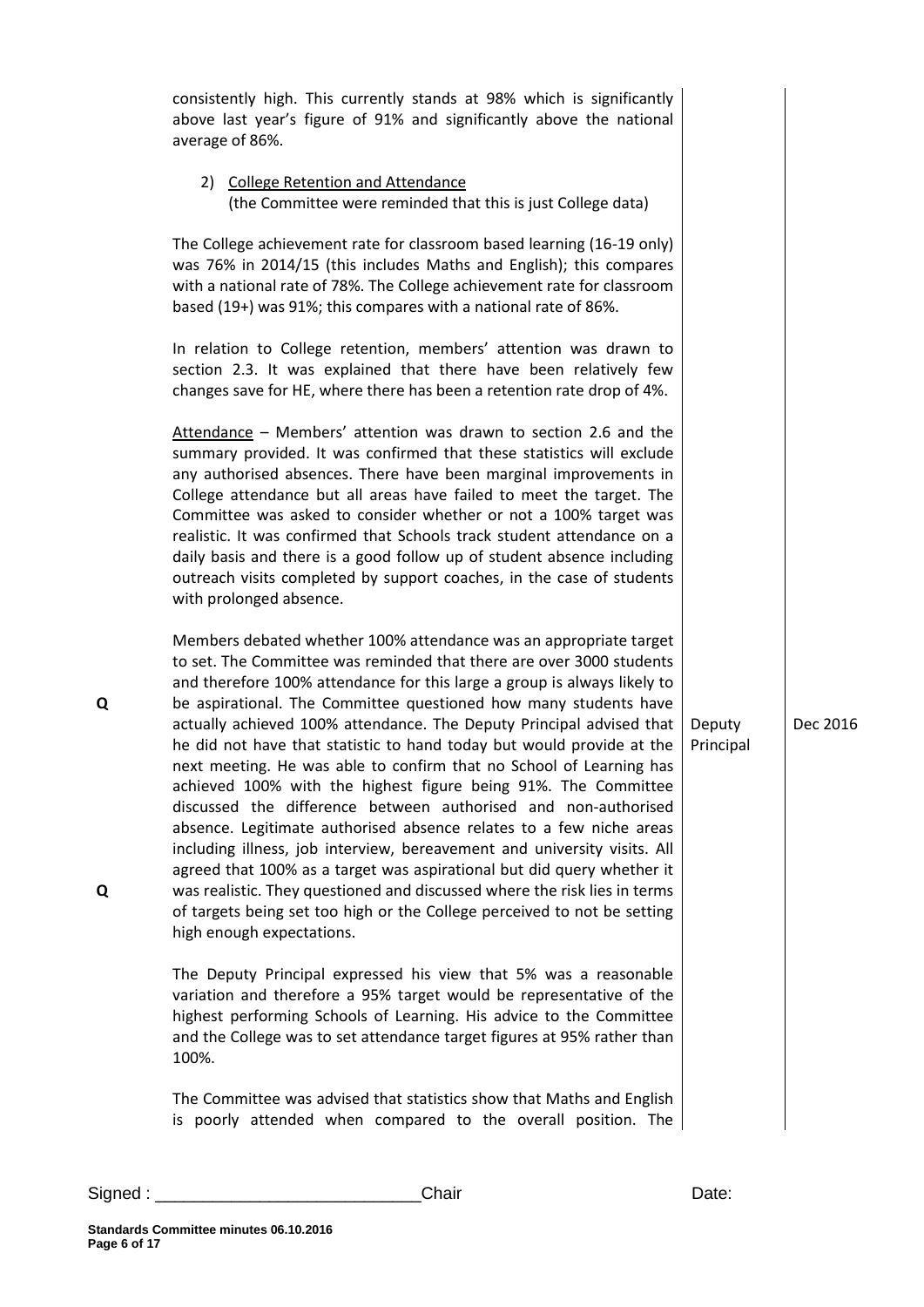**CH CH Q** Committee challenged the senior team and indicated that they wanted to see an examination of why this was the case, for example is it relating to poor teaching and learning, inappropriate timetabling etc. The Committee expressed the view that there is a need to consider any correlation between attendance and achievement rates for Maths and English. They challenged the senior team and requested a review and a report focusing on poor attendance areas, particularly Maths and English. They would like a better understanding and explanation as to why some Schools perform better than others and also are there lessons learned. The Committee questioned whether there was a specific Maths and English strategy in place. It was explained that there has been a lot of work done in Maths and English to improve attendance. Staff now have the systems in place to spot very early on risk indicators for students and then put interventions in place. It was confirmed that there is a Maths and English charter and student declaration in place, it was confirmed that copies of these would be circulated to Governors. Principal Lucy Howes/ Clerk

> In terms of Maths and English, it was acknowledged that there is an ongoing issue of convincing students of the need to prioritise their attendance for these subject areas despite them having enrolled at College to study their main vocational area. Attendance is particularly low in a number of curriculum areas including construction crafts, visual arts and design, hospitality and travel studies and work based engineering provision. All of these areas have been identified by their Schools as needing ongoing support in the coming academic year to improve their position. It was confirmed that there is not an exact match/correlation between attendance, retention and achievement but that there are some trends to analyse and monitor.

#### 3) Quality Improvement Plan 2015/16 Progress Update

Members' attention was drawn to section 3 of the report. In terms of the table provided, the Committee questioned why some actions have not been achieved and whether this was an expected position or a drift away from plan. Sample lines were considered and in relation to line 1, it was explained that the College has made progress but is not at a point where it can say that it has achieved fully the target, and improvement is still a work in progress. In relation to line 2, the College has been able to increase the number of work placement opportunities available to students but is not at 100% which is why it is marked as not yet achieved. The Committee felt that perhaps there was a need to be clearer in terms of achievement timescales. They challenged the Deputy Principal and indicated that from a tracking point of view there needs to be more narrative. It was acknowledged that this was included within the QIP which explains the direction of travel.

**CH**

**Q**

AGREED: to note the content of the Deputy Principal's report provided.

Signed : \_\_\_\_\_\_\_\_\_\_\_\_\_\_\_\_\_\_\_\_\_\_\_\_\_\_\_\_Chair Date:

Deputy Dec 2016

Oct 2016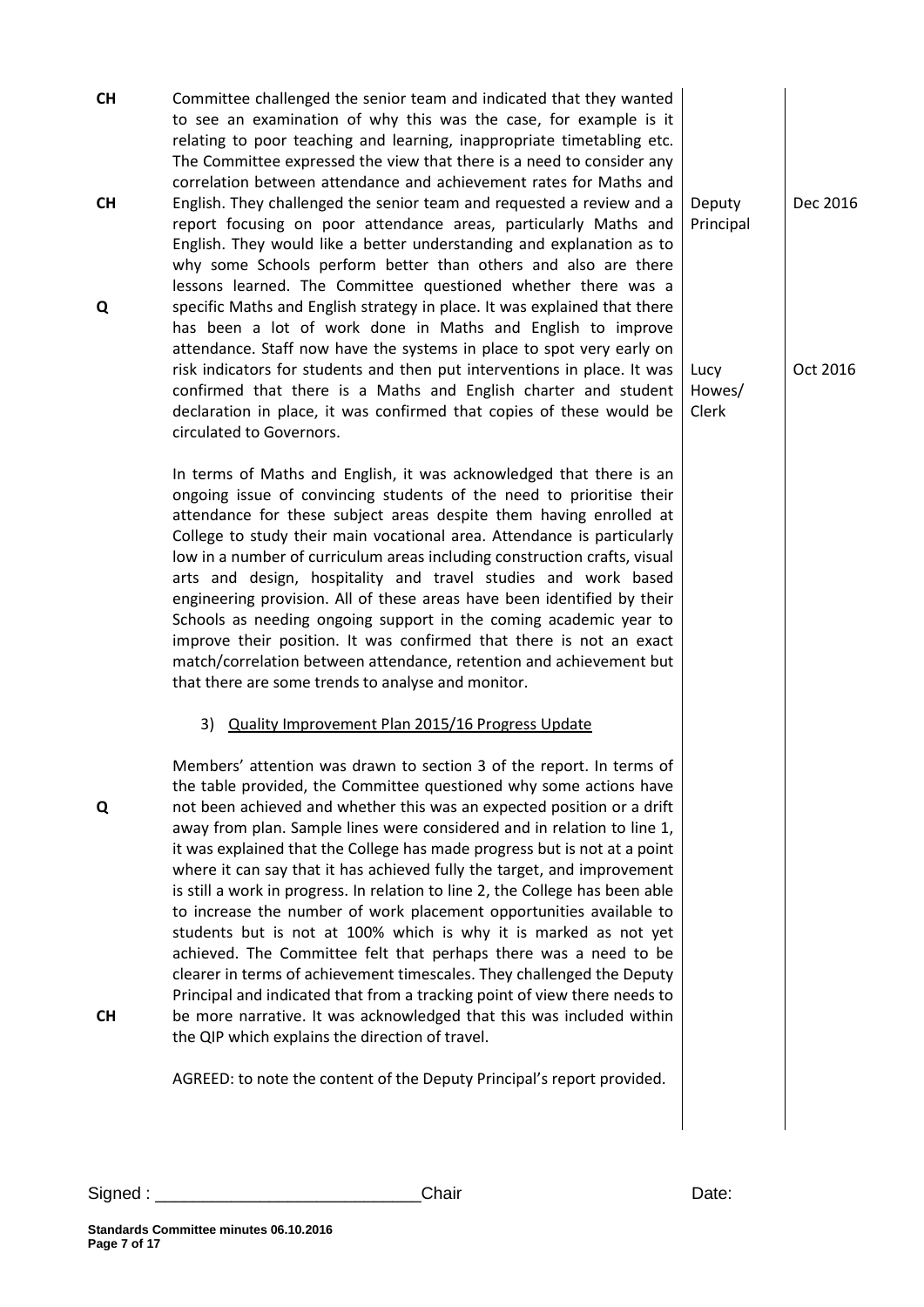### **16.37 GOOD NEWS MESSAGES FOR OFSTED**

The Deputy Principal introduced his written report which all agreed was self-explanatory. He confirmed that this summary has been pulled together following work undertaken in relation to completion of the College SAR for 2015/16.

AGREED: to note the content of the report provided.

#### **16.38 STUDY PROGRAMME UPDATE**

The Deputy Principal introduced this item and confirmed that the messages included within the written report are very similar to the previously communicated position. Key matters noted were:

- A-level pass rates have improved to 99% and over 40% of students gain high grades (A\*-B)
- AS student success rates have increased by 7.5 percentage points.
- There has been a general improvement in outcomes in science subjects.
- Further progress is needed in A-Level mathematics, history and art and design.
- There have been increases in achievement rates in study programmes at entry level, level 2 and particularly level 3. The improvement of performance at level 3 includes a notable improvement in high grade outcomes (DMM or above) in many areas.
- Achievements at level 1 have fallen by six percentage points. This is mainly due to a significant decrease in achievement rates among construction craft areas.
- Students with learning difficulties achieve at rates above those of their peers.
- GCSE maths and English results have improved marginally against a declining national profile but still require improvement. Functional Skills results have fallen due to changes in the specification and changes in the academic ability of the cohort taking the qualifications.
- Plans are in place for much closer scrutiny of in year progress of students on maths and English programmes.
- Work experience placements have increased by nearly 30 percent points this year to 74% of study programme learners. This requires further improvement to 100% in the coming academic year.

In terms of the content of the report, members' attention was drawn to section 3.2.3. It was confirmed that it should read that success rates in this area have 'fallen' by 6%. It was explained that all of the drop can be explained by the decline in performance for construction craft students.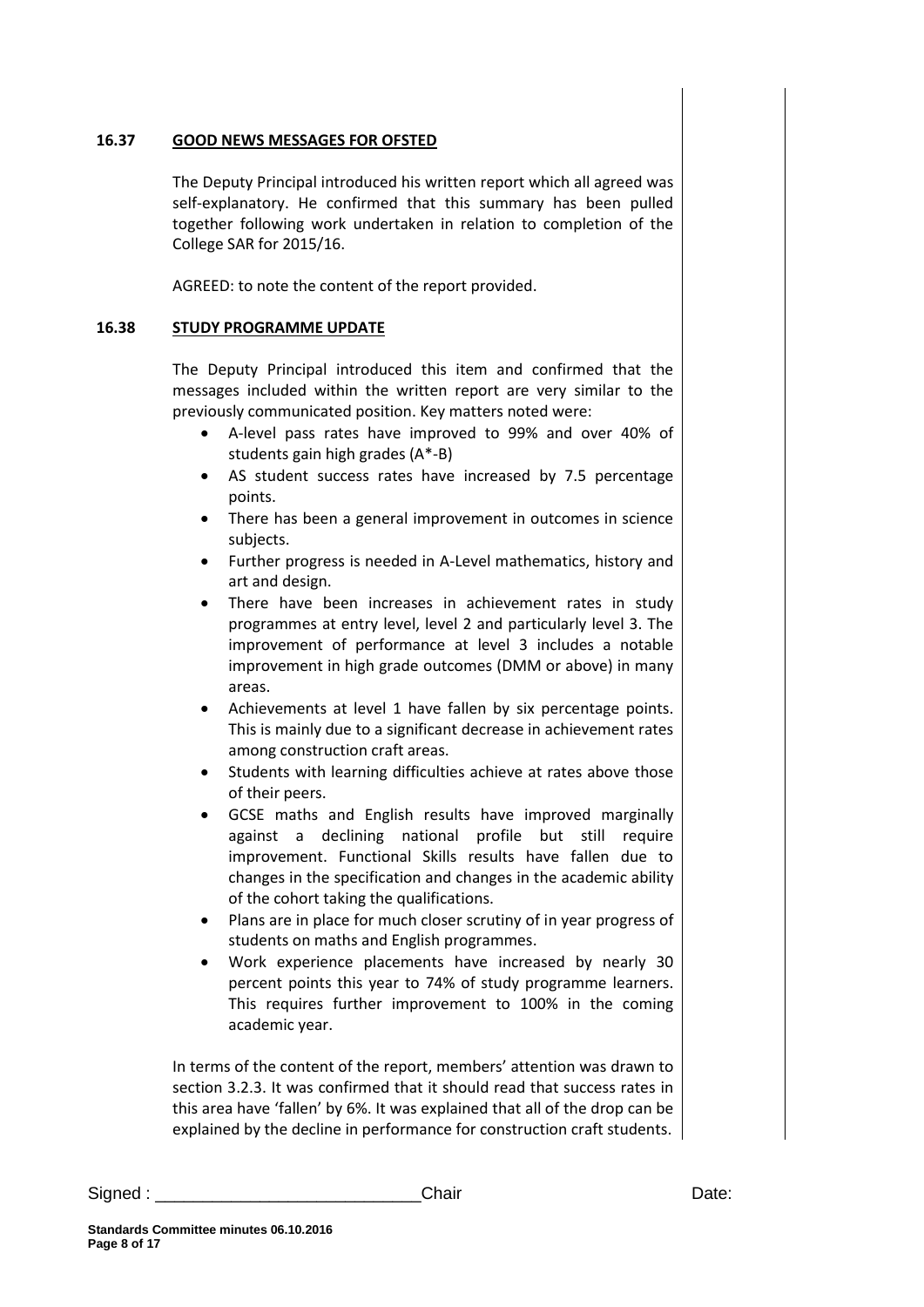| Q     | The Committee questioned whether or not the College knows why this<br>has happened. The Deputy Principal confirmed that reasons are known,<br>particularly there have been retention issues. He confirmed that the<br>College has made some staff changes and the Committee were<br>reminded that this particular cohort have also impacted upon the E&D<br>achievement figures reported earlier in the meeting. In terms of going<br>forward, it was agreed that the Committee would more closely monitor<br>the position (in year and yearend) regarding construction crafts and<br>therefore a specific update would be given at each meeting as part of<br>the Deputy Principal's report.                                                                                                                                                     | Deputy<br>Principal | Standing<br>item |
|-------|---------------------------------------------------------------------------------------------------------------------------------------------------------------------------------------------------------------------------------------------------------------------------------------------------------------------------------------------------------------------------------------------------------------------------------------------------------------------------------------------------------------------------------------------------------------------------------------------------------------------------------------------------------------------------------------------------------------------------------------------------------------------------------------------------------------------------------------------------|---------------------|------------------|
| CH/Q  | Members reviewed the schedule of work placements completed for the<br>2014/15 year in section 5.2. Of concern was noted the fact that on<br>computer science there were only three work placements out of 184<br>students. They challenged the team and questioned whether this has<br>been addressed. The Deputy Principal confirmed that there have been<br>some improvements, but there was still work to do and that the College<br>has to do more to support the obtaining placement processes. It was<br>confirmed that in some areas, some students do live briefs rather than<br>placements.                                                                                                                                                                                                                                              |                     |                  |
| Q     | As a general observation, the Committee questioned whether the<br>academic year dates in this section of the report were correct. In terms<br>of the table in section 5.2 it was confirmed that the data provided did<br>relate to 2014/15, but the Committee questioned why 2015/16 data<br>was not provided as this must be known as it is now yearend. The<br>Deputy Principal confirmed an updated table would be circulated by<br>email showing the 2015/16 position and that this would be circulated as<br>a matter of urgency. Similarly in relation to paragraph 5.7, the<br>Committee questioned whether the date should be 2015/16 or<br>2016/17. It was agreed that the Deputy Principal would review and<br>ensure that in future reports, correct academic years were referred to<br>and that the most up to date data is provided. | Deputy<br>Principal | October<br>2016  |
| 16.39 | AGREED: to note the update provided.<br><b>HIGHER EDUCATION UPDATE</b>                                                                                                                                                                                                                                                                                                                                                                                                                                                                                                                                                                                                                                                                                                                                                                            |                     |                  |
|       | The Head of HE and International introduced this item and specifically<br>advised<br>Committee<br>that the new<br>quality enhancement<br>the<br>arrangements need formal approval by the Board. She provided a<br>presentation which covered a number of key matters:<br>The revised operating model for Quality Assurance<br>1)<br>a) Annual provider review plus five yearly HEFCE assurance<br>review, intended to be;<br>Proportionate and risk based<br>٠<br>Reduction in cost and burden on providers                                                                                                                                                                                                                                                                                                                                       |                     |                  |
|       |                                                                                                                                                                                                                                                                                                                                                                                                                                                                                                                                                                                                                                                                                                                                                                                                                                                   |                     |                  |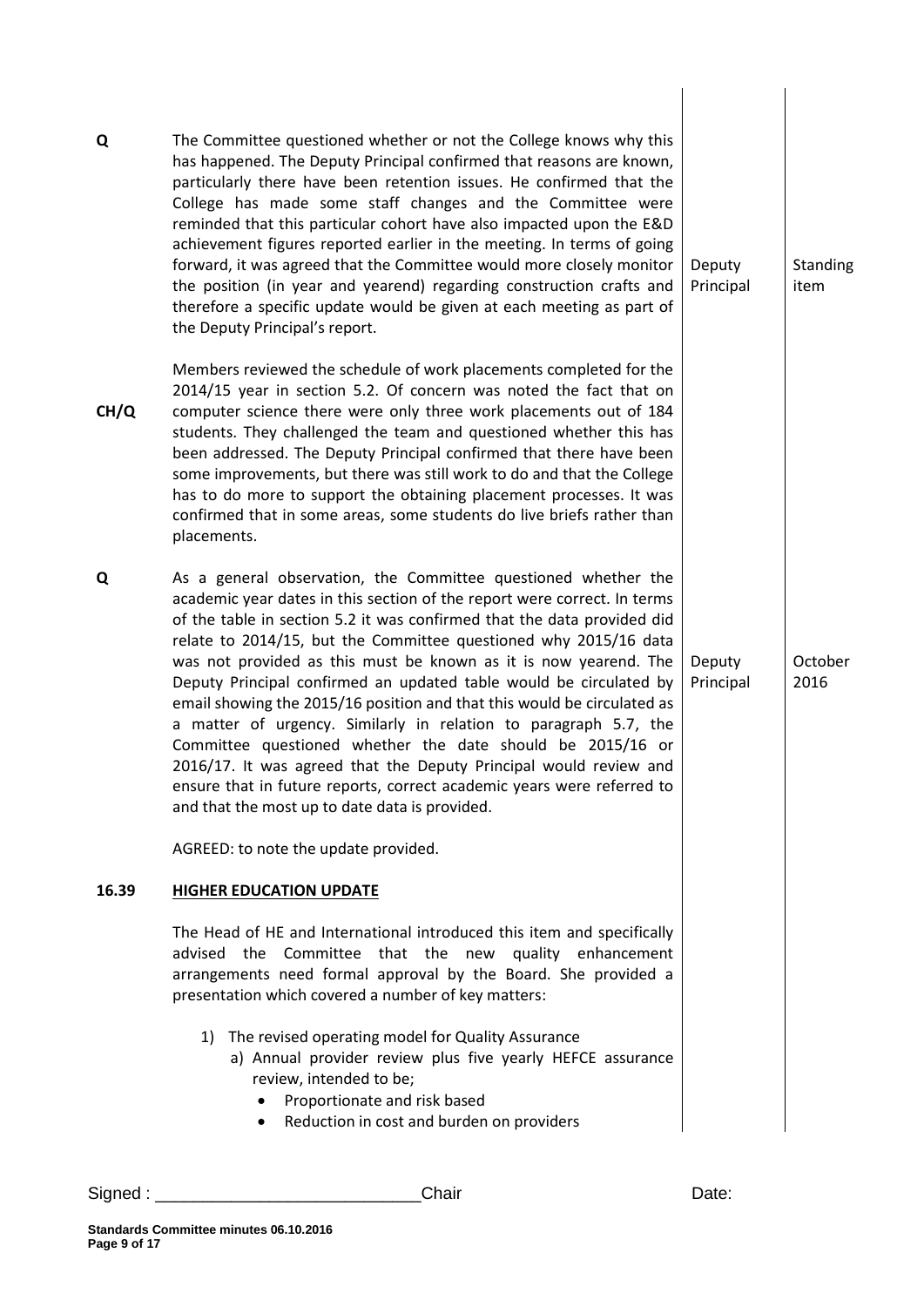|            | Informed by the mission and context of the provider<br>٠                                                                                                                                                                                                                                                                                                                                                                                                                                                                                   |       |          |
|------------|--------------------------------------------------------------------------------------------------------------------------------------------------------------------------------------------------------------------------------------------------------------------------------------------------------------------------------------------------------------------------------------------------------------------------------------------------------------------------------------------------------------------------------------------|-------|----------|
|            | Greater governor involvement<br>٠<br>Focus on student interests (CF Office for students)<br>٠                                                                                                                                                                                                                                                                                                                                                                                                                                              |       |          |
| b)         | 2016/17 annual provider review, College provides;<br>Governing body assurances (these are new assurances)<br>Quality assessment return<br>$\bullet$<br>Externally sourced;<br>Analysis of data and other intelligence<br>٠<br>Annual provider review includes;<br>Quality letter to provider<br>$\bullet$<br>Outcomes published on register of HE providers<br>٠                                                                                                                                                                           |       |          |
| c)         | Governing body role<br>Responsible for determining approach and evidence<br>required<br>Annual assurances about<br>٠<br>1)<br>Continuous<br>improvement of student<br>academic<br>experience<br>2)<br>Student outcomes<br>Aligns with existing assurances (e.g. SFA)<br>٠<br>Submission for 2015/16 date is 1 <sup>st</sup> December 2016 and<br>$\bullet$<br>has to be signed by the accounting officer on behalf of<br>all the Governors.<br>d) Outcomes and follow up<br>Quality letter to Principal and Chair of Governing body -<br>٠ |       |          |
|            | late Spring 2017<br>Outcomes;<br>٠<br>a) Meets requirements<br>b) Meets requirements with conditions<br>c) Pending (referred for further<br>investigations/intervention)                                                                                                                                                                                                                                                                                                                                                                   |       |          |
| schedule). | Anticipated HEFCE assurance review is 2019/20 (this is an indicative                                                                                                                                                                                                                                                                                                                                                                                                                                                                       |       |          |
|            | In real terms then there will be an annual light touch review followed by<br>a full five yearly assurance review. It was agreed that the assurance<br>statement that needs to be approved by the Board needs to be<br>scheduled for the 22 November meeting.                                                                                                                                                                                                                                                                               | Clerk | 22.11.16 |
|            | It was confirmed that the SED aligns with new expectations.                                                                                                                                                                                                                                                                                                                                                                                                                                                                                | Clerk | Nov 2017 |
|            | In terms of process, the Committee questioned whether for the<br>2017/18 academic year, the first meeting of the Standards Committee<br>should take place in November not October 2017, so that it is in a<br>position to review the draft assurance statement before advising the<br>Board at its meeting. It was felt that this was an appropriate action to<br>take and it was acknowledged that unfortunately because of timing it                                                                                                     |       |          |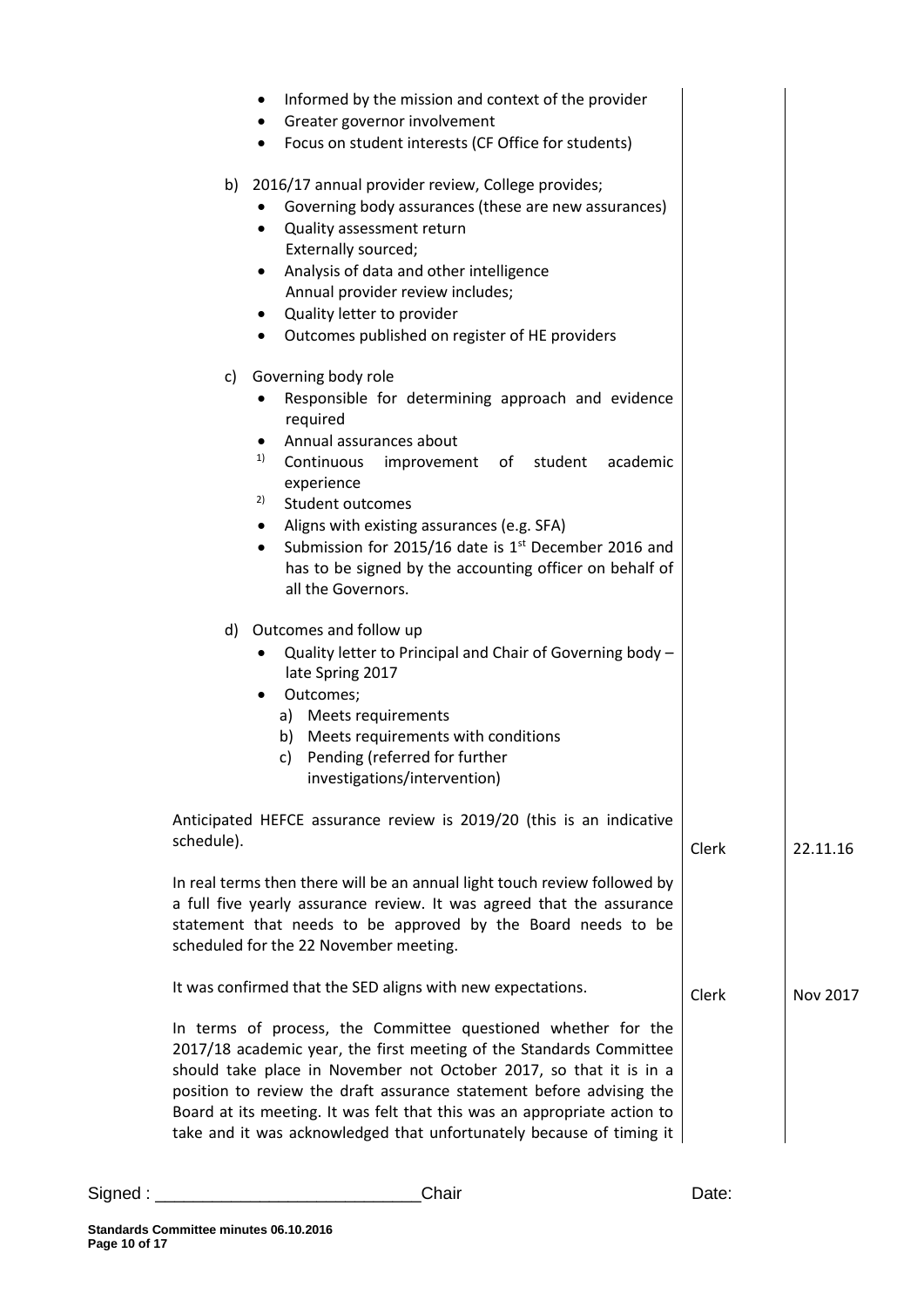was not possible to do this this year.

AGREED:

a) to note the changes introduced to the quality assurance enhancement arrangements,

b) approve the HE quality calendar for 2016/17 set out at page 57 of the report.

#### **16.40 TEACHING, LEARNING, TRAINING AND ASSESSMENT**

Jane Clarke, the Interim Director Quality & Performance, introduced this report and confirmed that the position was fairly similar to the 2014/15 position. Key matters brought to members' attention were:

- Observation is a key tool for identifying good teaching, learning, training and assessment practice and monitoring that all teaching, training, learning and assessment is delivered to a high professional standard. Observations and support are designed to assist staff to review, update and develop their professional effectiveness for the benefit of students. She confirmed that this relates to both College and partner staff.
- On campus teaching, learning and assessment observations 287 graded observations and 57 developmental observations were completed in 2015/16. It is a requirement for all new delivery staff to have a developmental observation and existing staff have the option to request a developmental observation.
- Graded observations show;
	- Grade 1 13.9%
	- Grade 2 68.6%
	- Grade 3 12.5%
	- Grade 4 4.9%

This means that 82.6% of sessions were graded good or better at first observation, this is similar to the profile in 2014/15.

- The highest performing areas are employer engagement with 89.8% good or better and 49 observations, and creative industries and digital technologies with 88.6% good or better with 44 observations.
- 50 observations received a grade 3 or grade 4. All grade 3 and 4 observations are subject to a re-observation. 43 received a reobservation during 2015/16. The outcomes of the graded reobservations are included within the table at section 3.4.
- In terms of key strengths, it was noted that questioning is both an area of strength and an area of improvement. This shows that there are some inconsistencies and further training and development is needed specifically in relation to this. The Interim Director provided assurance that a considerable amount of training is in place and that very good progress is evidenced regarding the improvement of grades 3 and 4, with 80% of staff moving up at least a grade. Key focus for the 2016/17 academic year is increasing the level of grade 1 teaching.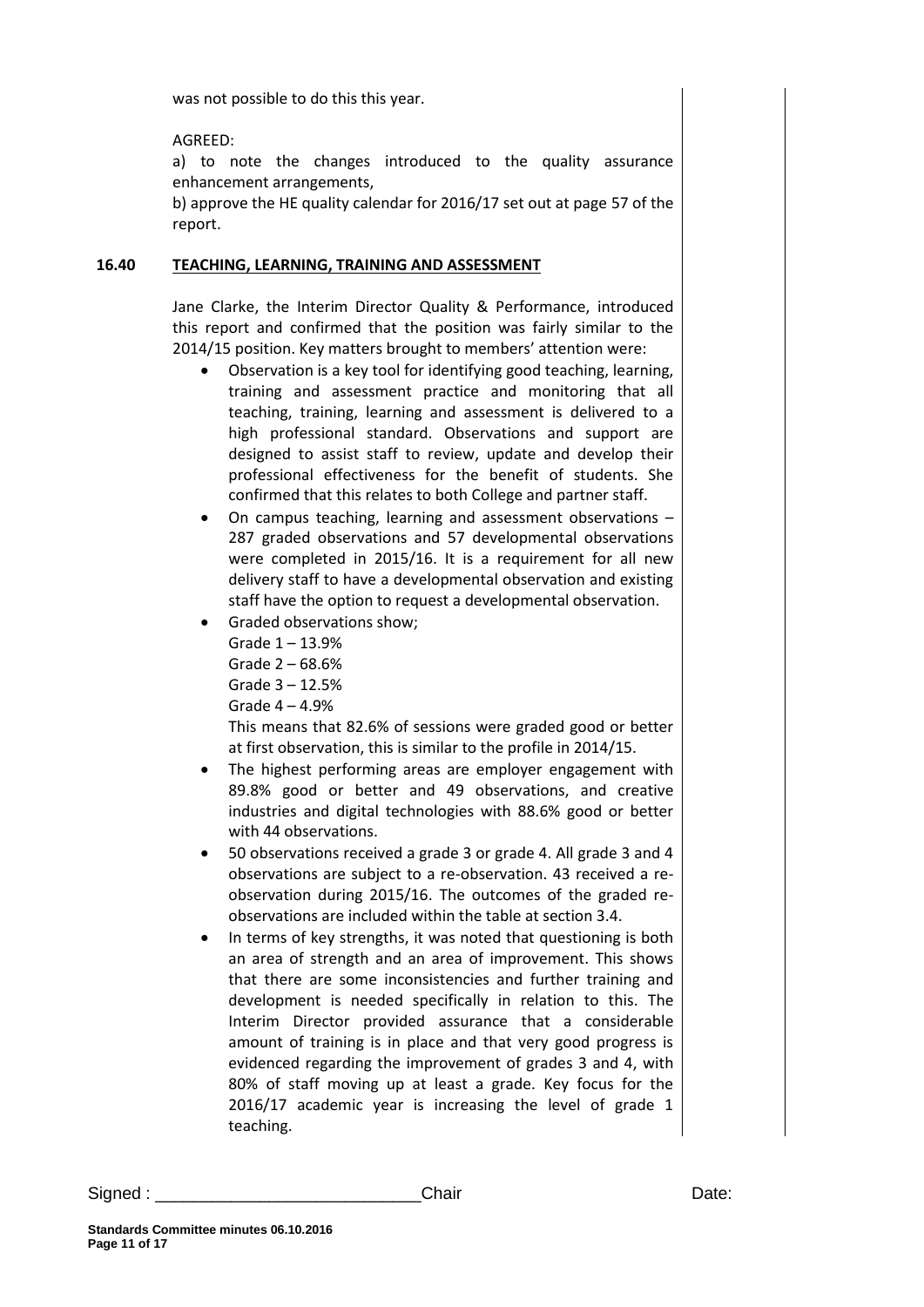Members' attention was drawn to page 70 which details the off campus delivery, this shows that of the 76.5% of observations evidenced, teaching learning and assessment is good or better.

**Q CH** As a general comment, the Committee noted that the data at paragraph 3.2 shows quite a stable overall position when comparing 2014/15 and 2015/16. The Committee questioned whether this means that what the College has been doing to try and bring about improvements, has not had an impact. The Deputy Principal expressed the view that what the College has achieved is to ensure consistency, however it has not been able to move the grade 2's to 1's as much as it would like. In terms of statistics, one in eight staff are observed as outstanding with two-thirds good or outstanding. The Committee challenged the senior team and indicated that a key for them is to work out how to improve the grade 2's to grade 1's.

> From the data provided, the Committee felt that it was clear that the College works well to support those members of staff who obtain a grade 3 or 4 to improve. They would like to see a focus for 2016/17 being a spotlight (in a supportive way) on grade 2 teachers. It was noted that current grade 1 teachers will be asked to share good practice and also participate in peer observations. It was acknowledged that observations are only a snapshot and that there are other ways of holistically looking at performance.

**CH** The Committee observed that there appears to have been a lot of effort channelled into improvements, but that they have only been achieved at the lower end of the scale rather than at the top. The Committee was provided with assurance that grade 1's and 2's would be a focus for the 2016/17 academic year.

**Q**

The Committee questioned whether there are any external factors that influence the data. It was explained that there are, for example staff turnover and the level of new staff joining the College from industry rather than from the FE sector etc.

AGREED: to note the content of the report provided.

# **16.41 QUALITY ASSURANCE AND IMPROVEMENT STRATEGY FOR 2016/17**

Jane Clarke, Interim Director Quality & Performance, introduced this item and confirmed that her paper identifies key elements of the College's Quality Assurance and Improvement framework which include;

- Lesson observation procedure and support for College based staff and partners to improve the quality of teaching, learning and assessment
- Quality reviews and audits of all aspects of College and partner provided provision to ensure compliance with the Colleges'

Signed : \_\_\_\_\_\_\_\_\_\_\_\_\_\_\_\_\_\_\_\_\_\_\_\_\_\_\_\_Chair Date: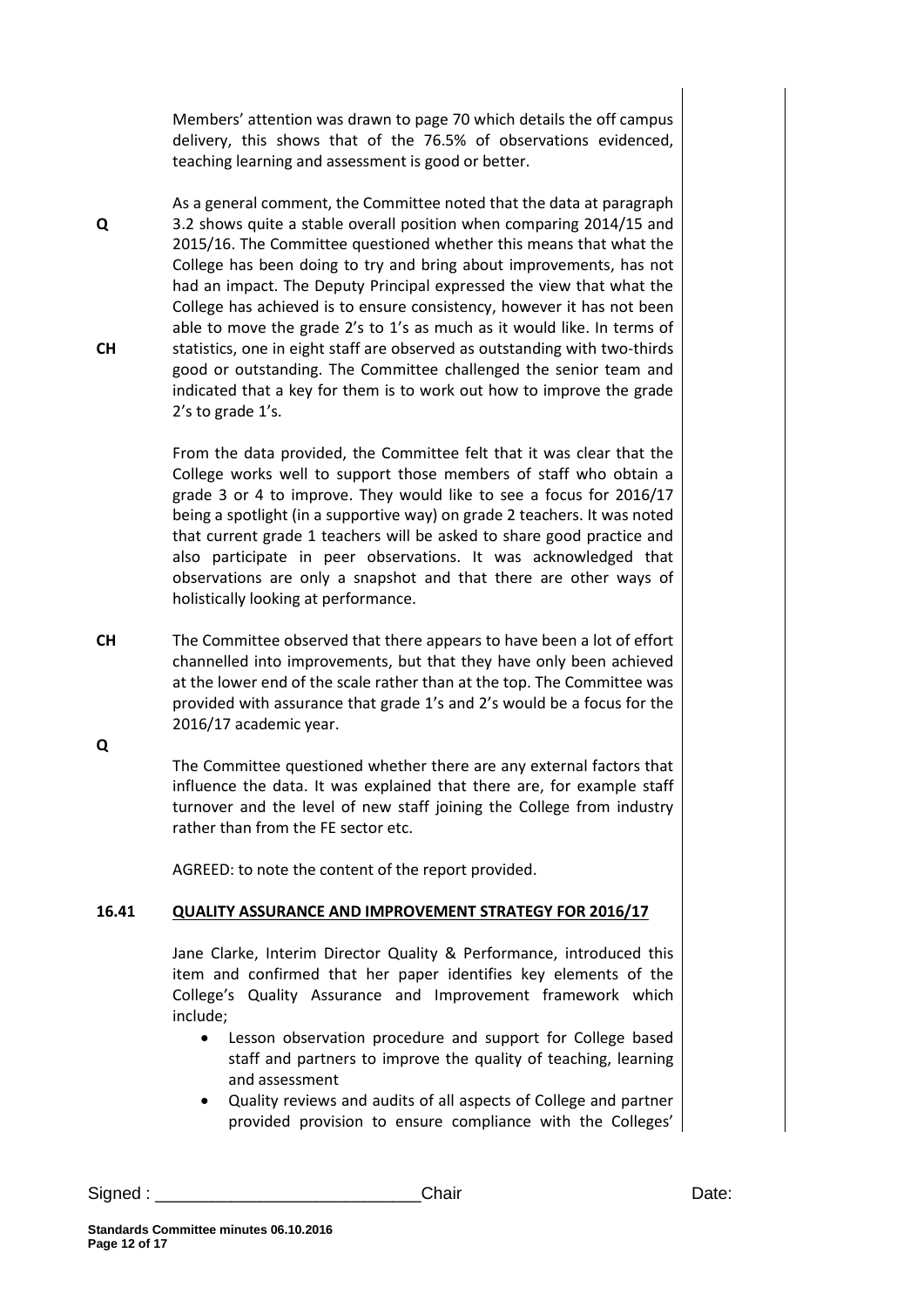quality calendar

- Target setting and reviews of student progress to support students to achieve and exceed their minimum target grades on study programmes.
- Measuring satisfaction through employer and learner voice activities
- The annual self-assessment process to enable the review and evaluation of all aspects of curriculum provision and drive improvement actions.
- **Q** As a general overview she indicated that it was key to set appropriate targets for students and review progress. The Committee questioned how the strands of the strategy tie back to attendance. They asked if tutors had responsibility for attendance, it was confirmed that they do and these are clearly set out expectations. It was confirmed that student attendance, targets, progress etc. can all be checked through the use of pro monitor and the progress of targets clearly set in ILPs.

It was confirmed that there has been detailed analysis regarding student withdrawals. This has shown that for many/most, the escalation process was not followed. There were clear indicators of risk and if the processes had been followed, it may have been the case that the student did not withdraw. The Committee all agreed that it was critical that staff follow proper processes and do what is required in response to identified triggers.

AGREED:

a) to note the update provided, and b) approve the Quality Assurance and Improvement Strategy for 2016/17.

# **16.42 LEARNER VOICE**

In the absence of Paul Rana, the Head of Student Services, it was agreed to defer discussions regarding this report and the proposed learner voice strategy for 2016-2019. The Committee were strongly of the view that it was inappropriate to consider papers in the absence of the report writer, particularly as there were concerns expressed regarding the data presented at the June meeting.

In terms of the summary report provided at page 81, the Committee expressed some concerns regarding the response rate for the work based learner survey (17%); they all agreed that this was a cause for concern. In discussion it was acknowledged that the Head of Student Services may not be the most appropriate person to report upon work based learning activity and surveys therefore it was agreed that Steve Cressey and Di Booth would be asked to attend the December meeting to respond to any questions or concerns that the Committee may have regarding the student survey processes for work based learners and actions in place for 16/17.

Head of SS/ Dec 2016

Signed : \_\_\_\_\_\_\_\_\_\_\_\_\_\_\_\_\_\_\_\_\_\_\_\_\_\_\_\_Chair Date:

SC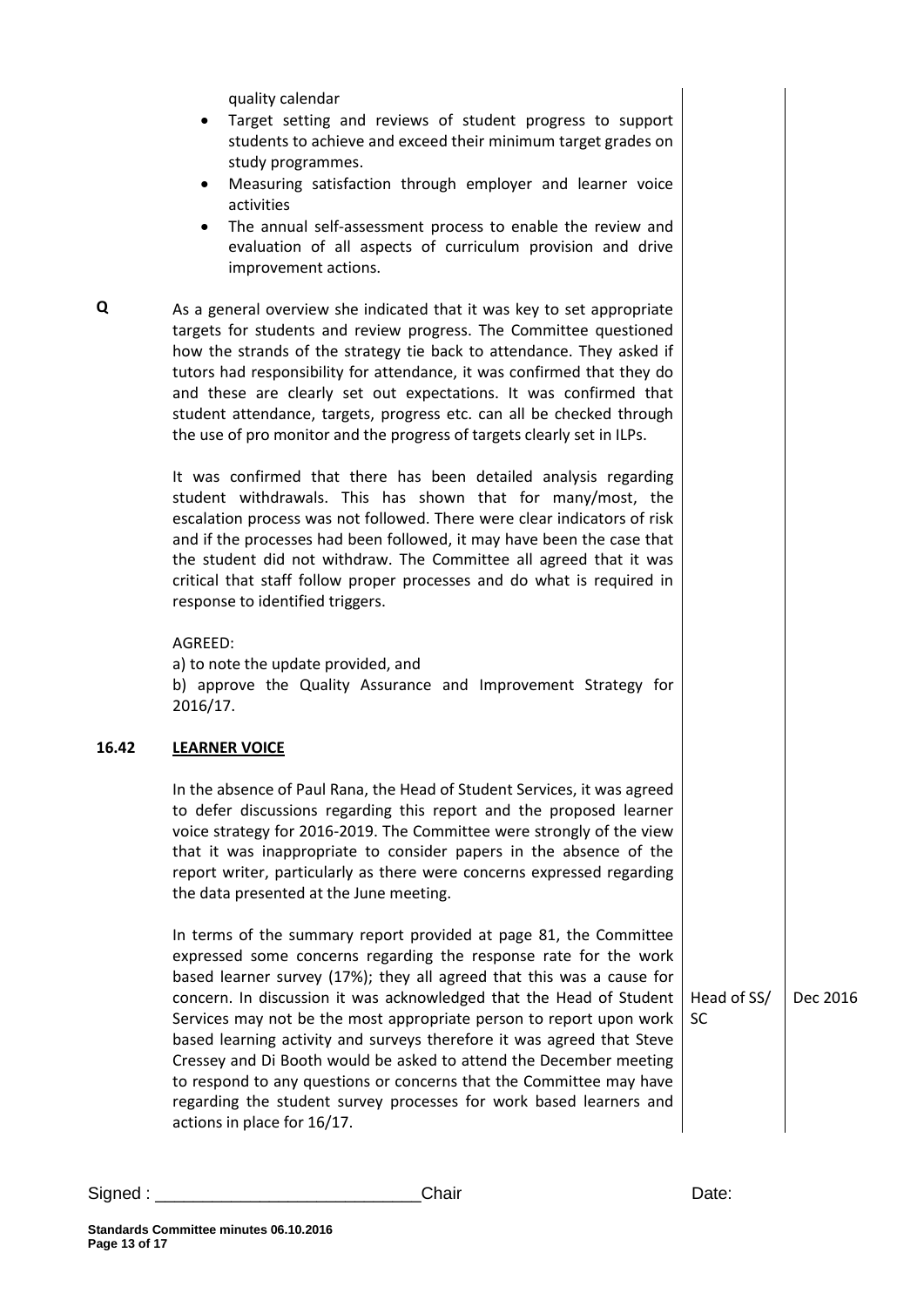In terms of the Learner Voice strategy for 2016-2019, it was agreed that the risks were minimal in terms of approving it in December rather than in October.

AGREED: to defer the discussion of the learner voice report to the December meeting.

## **16.43 STUDENT DESTINATIONS**

Jane Clarke, Interim Director Quality & Performance, introduced this report which provides an update on the 2014/15 actual position and 2015/16 intended.

Key matters brought to members' attention were:

- The College surveys intended destinations of fulltime classroom based learners at the end of their programmes of study, during the period between June and September of each academic year, in this case 2015/16. 3191 students were surveyed.
- Information on actual destinations for fulltime classroom based learners is collected between October and January following the completion of their studies (June of that year). The report provided in relation to this cohort is the academic year 2014/15.
- 2014/15 actual destinations supporting learners in their progression to positive outcomes is something the College does very well and is a key strength. Actual positive progression/destination data for learners in 2014/15 was 96%. 80% of 2823 actual learner destinations for this cohort are known.
- 2015/16 fulltime learner intended destinations (College delivered) – overall 86.3% of learners where destinations from 2015/16 were known, intended to progress to a positive outcome in 2016/17. The highest proportion of learners (39.8%) intended to progress on to another course at the College. There has been a 14% increase in the number of learners intending to progress to higher education when compared to 2014/15. Intended progression to higher education study at the College has increased by 13% (14 learners) from 2014/15. There has been a decrease in the number of learners intending to go in to fulltime employment, 621 compared to the 2014/15 figure of 878.
- Withdrawals in 2015/16 (in year) of the 270 learners that withdrew, 70 (26%) progressed in to employment.
- BDU headline destinations 2015/16 work based learning (information collected subsequent to the course) overall destinations 98% of apprenticeships, 100% of work placed learners leaving and 84.5% of classroom based learners achieved a positive destination.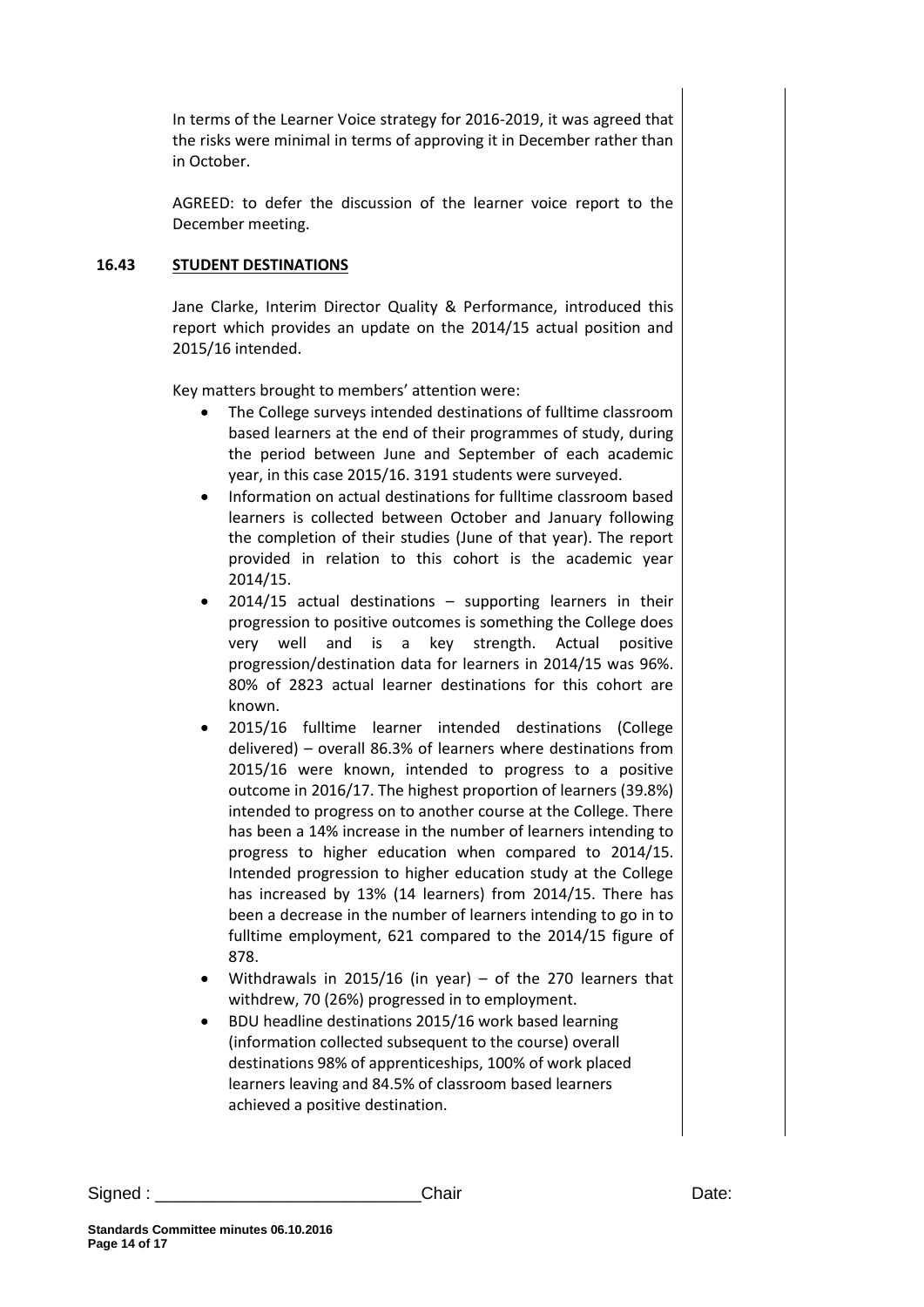|       | A2 progression $2015/16 - 77$ learners progressed to university<br>٠<br>(64%), 26 progressed to full time employment (46%)<br>Higher education actual destinations for 2014/15 (collected via<br>a survey) of the 246 graduating HE learners 91 (51%) were in<br>employment and 18 (10%) were combining work and further<br>study. 54 (30%) were continuing in continuing education. |                                                           |          |
|-------|--------------------------------------------------------------------------------------------------------------------------------------------------------------------------------------------------------------------------------------------------------------------------------------------------------------------------------------------------------------------------------------|-----------------------------------------------------------|----------|
| CH/Q  | Members' attention was drawn to page 100 and the actual position. It<br>was confirmed that this is very good in terms of positive destinations<br>with the majority continuing in to FE. Members' attention was drawn to<br>the pie charts at section 3.1 which summarises actual destinations for<br>full time completers in 2014/15.                                               |                                                           |          |
|       | In reviewing the information, particularly provided at page 100, the<br>Committee challenged the senior team and questioned why there was a<br>huge increase in the level of 'unknown' destinations. They asked for<br>further clarity regarding the position and wanted to know whether it<br>was a process issue, poor questions asked, lack of resources, capacity<br>etc.        | Amanda<br>Jogela:<br>Director<br>Quality &<br>Performance | Dec 2016 |
|       | In terms of intended destinations for 2015/16, the figure is that 86.3%<br>of fulltime classroom based learners at West Nottinghamshire College<br>had an overall positive outcome (where known). It was acknowledged<br>that this has reduced from 2014/15 and therefore will be followed up<br>when the actual position is known.                                                  |                                                           |          |
|       | AGREED: to note the content of the report provided.                                                                                                                                                                                                                                                                                                                                  |                                                           |          |
| 16.44 | <b>STUDENT DISCIPLINE - 2015/16 SUMMARY</b>                                                                                                                                                                                                                                                                                                                                          |                                                           |          |
|       | It was noted that the proposal had been to table the paper by the Head<br>of Student Services. The Clerk confirmed that no report had been<br>provided to her and in his absence no clarification could be obtained. It   Head of SS<br>was agreed to defer consideration of this item to the December<br>meeting.                                                                   |                                                           | Dec 2016 |
| 16.45 | <b>SAFEGUARDING UPDATE (INCLUDING PREVENT)</b>                                                                                                                                                                                                                                                                                                                                       |                                                           |          |
|       | The Deputy Principal introduced this item and members' attention was<br>drawn to page 109 where it was explained that a particular focus for<br>the College is potentially at risk and vulnerable students. The success<br>rates have increased for this cohort, however there is still a gap that<br>needs to be addressed.                                                         |                                                           |          |
|       | In reviewing the information provided, it was confirmed that there had<br>been a typographical error on page 110, the safeguarding development<br>plan presented is for 2016/17 and not 2014/15.                                                                                                                                                                                     |                                                           |          |
| Q     | In terms of the data tables provided at section 7.2, the Committee<br>questioned what the asterisks mean. The Deputy Principal was unable                                                                                                                                                                                                                                            | Deputy                                                    | Dec 2016 |
|       |                                                                                                                                                                                                                                                                                                                                                                                      |                                                           |          |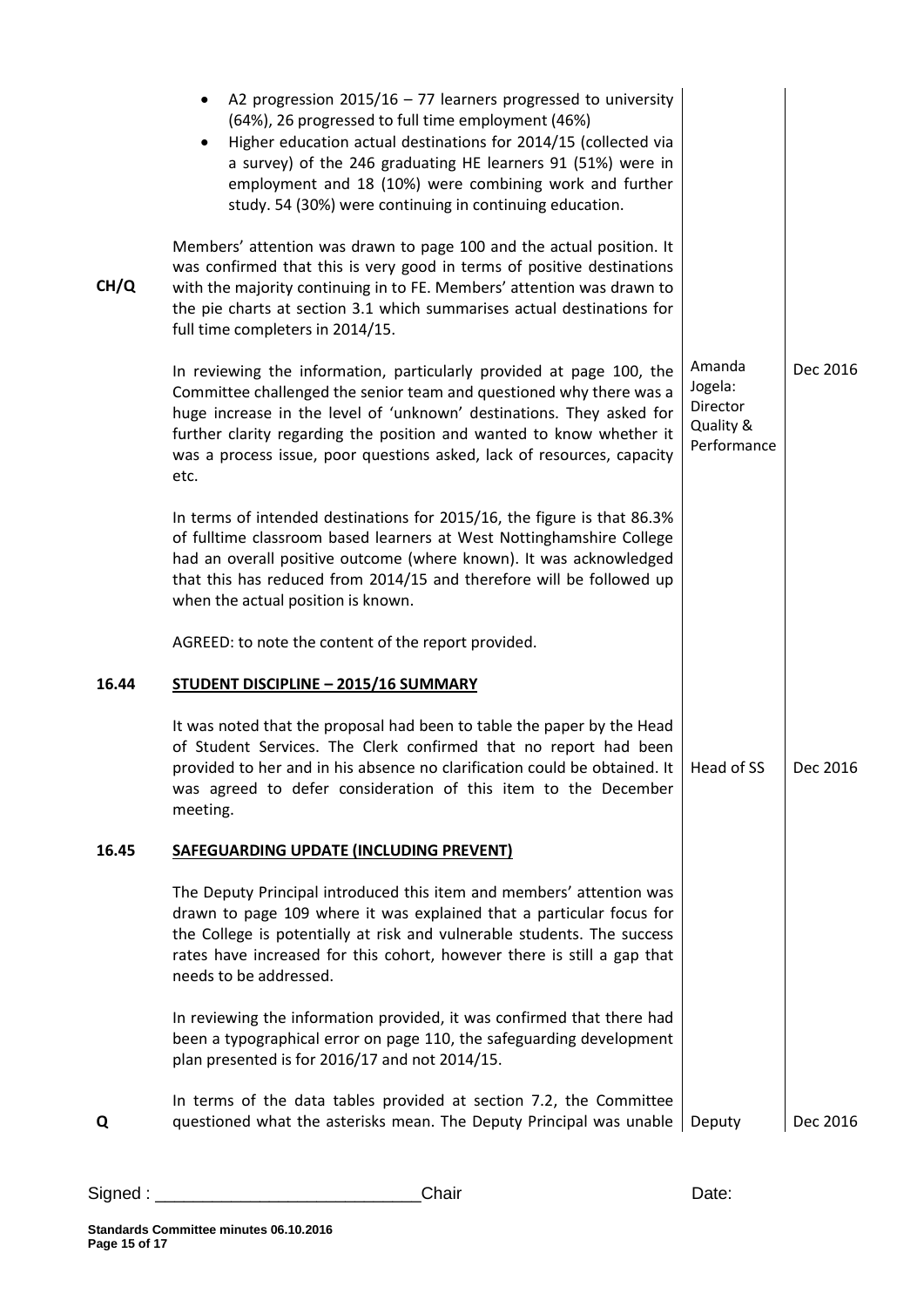to clarify and indicated that he would provide an update at the next meeting and would include a key for further reports. Principal

AGREED: to note the update provided.

#### **16.46 PARTNER PROVISION QUALITY ASSURANCE UPDATE**

Steve Cressey (on behalf of Lesley Roberts), introduced this item. He confirmed that success rate data at this time of the year changes constantly as outcomes are updated. In terms of partnership achievement rates, they are now at 76% overall and 64.2% timely. He explained that there is a strong focus to ensure that partners are tracking and supporting students to achieve positive destinations. It was explained that the College has significant volumes of learners with partners and therefore being ahead of the national rates is a really positive position. He confirmed that the team and the College have worked hard with partners in terms of interventions, particularly regarding the mechanics of provision, all of which can be seen to have had a positive impact. The focus for 2016/17 is now to be the learner journey and the learner experience.

The Committee were advised that in the prior year the College worked with 58 partners and now there are 52, of which only 24 have new start allocations. The intention is to manage partners even more closely and only work with the very high performing partners.

Members considered the statistics provided and particularly focused on the data table at paragraph 2.2. In most areas there has been an improvement, however the advanced and 24+ advanced position shows a decline. The Committee questioned whether it is the '24+' or the 'advanced' element of provision in this area which is the challenge. It was explained that 24+ tends to be the apprentices who are in work and who have been identified as requiring training. The key to success is making sure that the right learner is enrolled at the right time and for the right reason. It was felt that there may be information advice and guidance improvements required and that this is a focus for 2016/17. IAG at 16-18 is very well developed however this is not necessarily the case at 24+.

It was also explained that the duration of the apprenticeship programme is also a factor and it is important that the College and partners set these at the right length. In terms of volumes, it was explained that circa 1200 students are 24+.

AGREED: to note the update provided.

#### **16.47 AOB**

There were no items of additional business.

| Signed | <sup>า</sup> hair | Date. |
|--------|-------------------|-------|
|        |                   |       |

**Q**